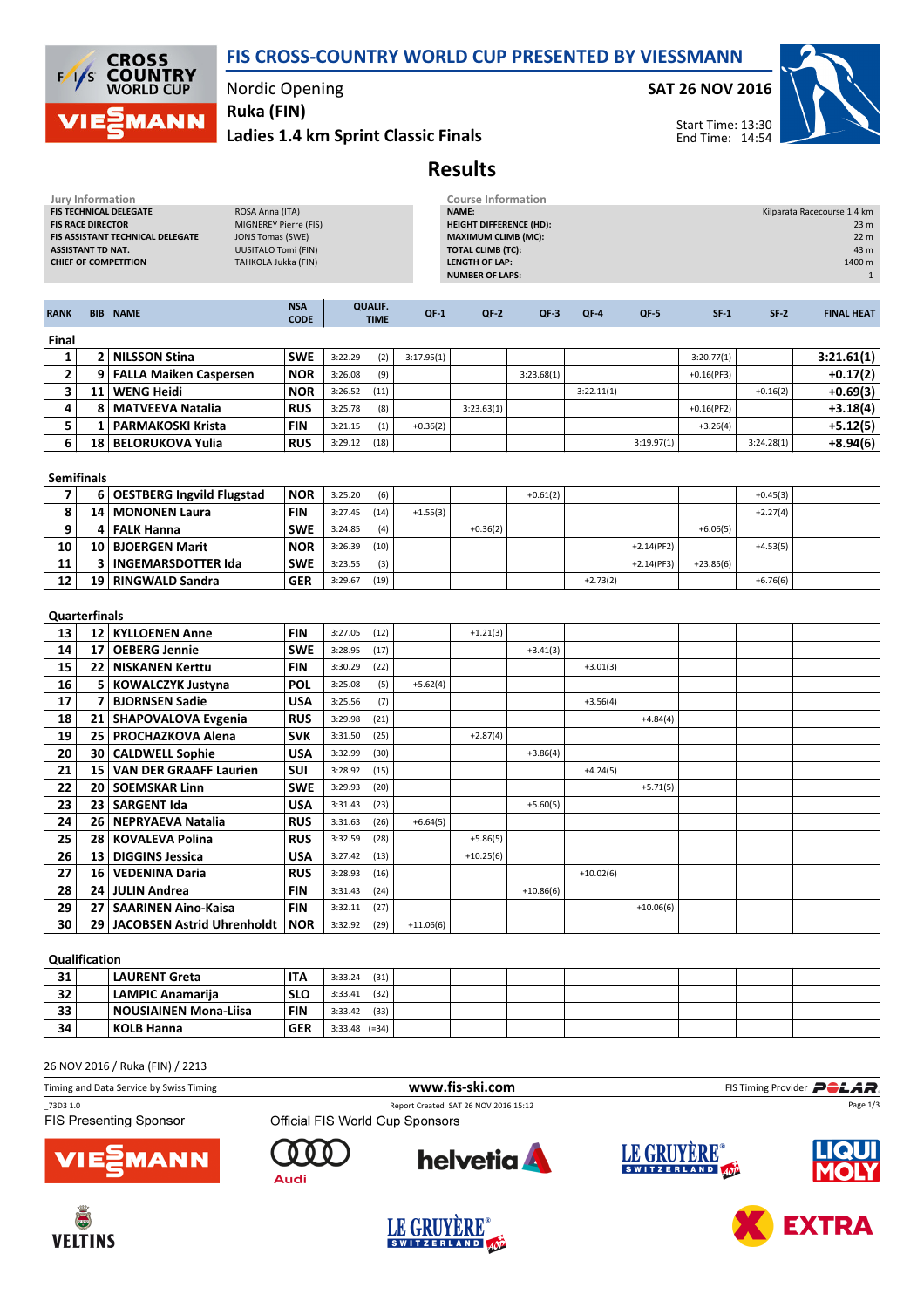# FIS CROSS-COUNTRY WORLD CUP PRESENTED BY VIESSMANN



Nordic Opening Ruka (FIN)

 $\blacksquare$ 

SAT 26 NOV 2016





Ladies 1.4 km Sprint Classic Finals

Results

| <b>RANK</b>   |  | <b>BIB NAME</b>                             | <b>NSA</b><br><b>CODE</b> | <b>QUALIF.</b><br><b>TIME</b>      | $QF-1$ | $QF-2$ | $QF-3$ | $QF-4$ | $QF-5$ | $SF-1$ | $SF-2$ | <b>FINAL HEAT</b> |
|---------------|--|---------------------------------------------|---------------------------|------------------------------------|--------|--------|--------|--------|--------|--------|--------|-------------------|
| Qualification |  |                                             |                           |                                    |        |        |        |        |        |        |        |                   |
| 34            |  | <b>FESSEL Nicole</b>                        | <b>GER</b>                | $3:33.48$ (=34)                    |        |        |        |        |        |        |        |                   |
| 36            |  | <b>HAGA Ragnhild</b>                        | <b>NOR</b>                | 3:33.63<br>(36)                    |        |        |        |        |        |        |        |                   |
| 37            |  | <b>VISNAR Katja</b>                         | <b>SLO</b>                | 3:33.70<br>(37)                    |        |        |        |        |        |        |        |                   |
| 38            |  | <b>LYLYNPERA Katri</b>                      | <b>FIN</b>                | 3:34.82<br>(38)                    |        |        |        |        |        |        |        |                   |
| 39            |  | <b>BOEHLER Stefanie</b>                     | <b>GER</b>                | 3:34.92<br>(39)                    |        |        |        |        |        |        |        |                   |
| 40            |  | <b>HENNIG Katharina</b>                     | <b>GER</b>                | 3:35.41<br>(40)                    |        |        |        |        |        |        |        |                   |
| 41            |  | <b>FABJAN Vesna</b>                         | <b>SLO</b>                | 3:35.46<br>(41)                    |        |        |        |        |        |        |        |                   |
| 42            |  | <b>SOBOLEVA Elena</b>                       | <b>RUS</b>                | 3:35.51<br>(42)                    |        |        |        |        |        |        |        |                   |
| 43            |  | <b>SAAPUNKI Susanna</b>                     | <b>FIN</b>                | 3:36.02<br>(43)                    |        |        |        |        |        |        |        |                   |
| 44            |  | <b>BRENNAN Rosie</b>                        | <b>USA</b>                | 3:36.43<br>(44)                    |        |        |        |        |        |        |        |                   |
| 45            |  | <b>SCARDONI Lucia</b>                       | <b>ITA</b>                | 3:36.78<br>(45)                    |        |        |        |        |        |        |        |                   |
| 46            |  | <b>CEBASEK Alenka</b>                       | <b>SLO</b>                | 3:37.04<br>(46)                    |        |        |        |        |        |        |        |                   |
| 47            |  | <b>DAHLQVIST Maja</b>                       | <b>SWE</b>                | 3:37.38<br>(47)                    |        |        |        |        |        |        |        |                   |
| 48            |  | <b>NOVAKOVA Petra</b>                       | <b>CZE</b>                | 3:38.63<br>(48)                    |        |        |        |        |        |        |        |                   |
| 49            |  | <b>GROHOVA Karolina</b>                     | <b>CZE</b>                | 3:39.73<br>(49)                    |        |        |        |        |        |        |        |                   |
| 50            |  | <b>BEATTY Dahria</b>                        | <b>CAN</b>                | 3:39.95<br>(50)                    |        |        |        |        |        |        |        |                   |
| 51            |  | LI Xin                                      | <b>CHN</b>                | 3:40.22<br>(51)                    |        |        |        |        |        |        |        |                   |
| 52            |  | <b>RANDALL Kikkan</b>                       | <b>USA</b>                | 3:40.90<br>$( = 52)$               |        |        |        |        |        |        |        |                   |
| 52            |  | <b>PATTERSON Caitlin</b>                    | <b>USA</b>                | $3:40.90$ (=52)                    |        |        |        |        |        |        |        |                   |
| 54            |  | <b>CHI Chunxue</b>                          | <b>CHN</b>                | 3:42.06<br>(54)                    |        |        |        |        |        |        |        |                   |
| 55            |  | <b>STOYAN Anna</b>                          | <b>KAZ</b>                | 3:42.49<br>(55)                    |        |        |        |        |        |        |        |                   |
| 56            |  | <b>VON SIEBENTHAL Nathalie</b>              | SUI                       | 3:44.18<br>(56)                    |        |        |        |        |        |        |        |                   |
| 57            |  | <b>VARJUS Hanna</b>                         | <b>FIN</b>                | 3:45.48<br>(57)                    |        |        |        |        |        |        |        |                   |
| 58            |  | <b>ANTYPENKO Tetyana</b>                    | <b>UKR</b>                | 3:46.00<br>(58)                    |        |        |        |        |        |        |        |                   |
| 59            |  | <b>VUOLLE Senni</b>                         | <b>FIN</b>                | 3:46.92<br>(59)                    |        |        |        |        |        |        |        |                   |
| 60            |  | <b>LETOCHA Urszula</b>                      | <b>POL</b>                | 3:47.06<br>(60)                    |        |        |        |        |        |        |        |                   |
| 61            |  | <b>TAYLOR Annika</b>                        | <b>GBR</b>                | 3:47.13<br>(61)                    |        |        |        |        |        |        |        |                   |
| 62            |  | <b>BROWNE Cendrine</b>                      | CAN                       | 3:47.20<br>(62)                    |        |        |        |        |        |        |        |                   |
| 63<br>64      |  | <b>STADLOBER Teresa</b>                     | <b>AUT</b>                | 3:47.28<br>(63)                    |        |        |        |        |        |        |        |                   |
| 65            |  | <b>OJASTE Triin</b><br><b>MALEC Vedrana</b> | <b>EST</b>                | 3:48.20<br>(64)<br>3:49.89<br>(65) |        |        |        |        |        |        |        |                   |
| 66            |  | <b>TORVINEN Petra</b>                       | <b>CRO</b><br><b>FIN</b>  | 3:50.16<br>(66)                    |        |        |        |        |        |        |        |                   |
| 67            |  | <b>RAHKOLA Hennariikka</b>                  | <b>FIN</b>                | 3:50.29<br>(67)                    |        |        |        |        |        |        |        |                   |
| 68            |  | <b>SHEVCHENKO Anna</b>                      | <b>KAZ</b>                | 3:50.30<br>(68)                    |        |        |        |        |        |        |        |                   |
| 69            |  | <b>ALBA Laura</b>                           | <b>EST</b>                | 3:50.58<br>(69)                    |        |        |        |        |        |        |        |                   |
| 70            |  | <b>HAKALA Maija</b>                         | <b>FIN</b>                | 3:51.28<br>(70)                    |        |        |        |        |        |        |        |                   |
| 71            |  | <b>BYKOVA Irina</b>                         | <b>KAZ</b>                | 3:52.73<br>(71)                    |        |        |        |        |        |        |        |                   |
| 72            |  | <b>LEE Chae-won</b>                         | <b>KOR</b>                | 3:54.90<br>(72)                    |        |        |        |        |        |        |        |                   |
| 73            |  | <b>UKKOLA Johanna</b>                       | <b>FIN</b>                | 3:57.05<br>(73)                    |        |        |        |        |        |        |        |                   |
| 74            |  | <b>SHEVCHENKO Valentina</b>                 | <b>UKR</b>                | 3:57.34<br>(74)                    |        |        |        |        |        |        |        |                   |
| 75            |  | <b>UREVC Eva</b>                            | <b>SLO</b>                | 3:57.46<br>(75)                    |        |        |        |        |        |        |        |                   |
| 76            |  | JU Hye-ri                                   | <b>KOR</b>                | 3:58.48<br>(76)                    |        |        |        |        |        |        |        |                   |
| 77            |  | <b>MANDRIKA Olga</b>                        | <b>KAZ</b>                | 4:01.94<br>(77)                    |        |        |        |        |        |        |        |                   |
| 78            |  | <b>CARL Victoria</b>                        | <b>GER</b>                | 4:02.23<br>(78)                    |        |        |        |        |        |        |        |                   |
|               |  |                                             |                           |                                    |        |        |        |        |        |        |        |                   |

26 NOV 2016 / Ruka (FIN) / 2213

Timing and Data Service by Swiss Timing **WWW.fis-Ski.com WWW.fis-Ski.com** FIS Timing Provider PCLAR. \_73D3 1.0 Report Created SAT 26 NOV 2016 15:12 Page 2/3**FIS Presenting Sponsor** LE GRUYÈRE® **helvetia**  $\bf{0}$  $\Omega$ n **1ANN** Audi